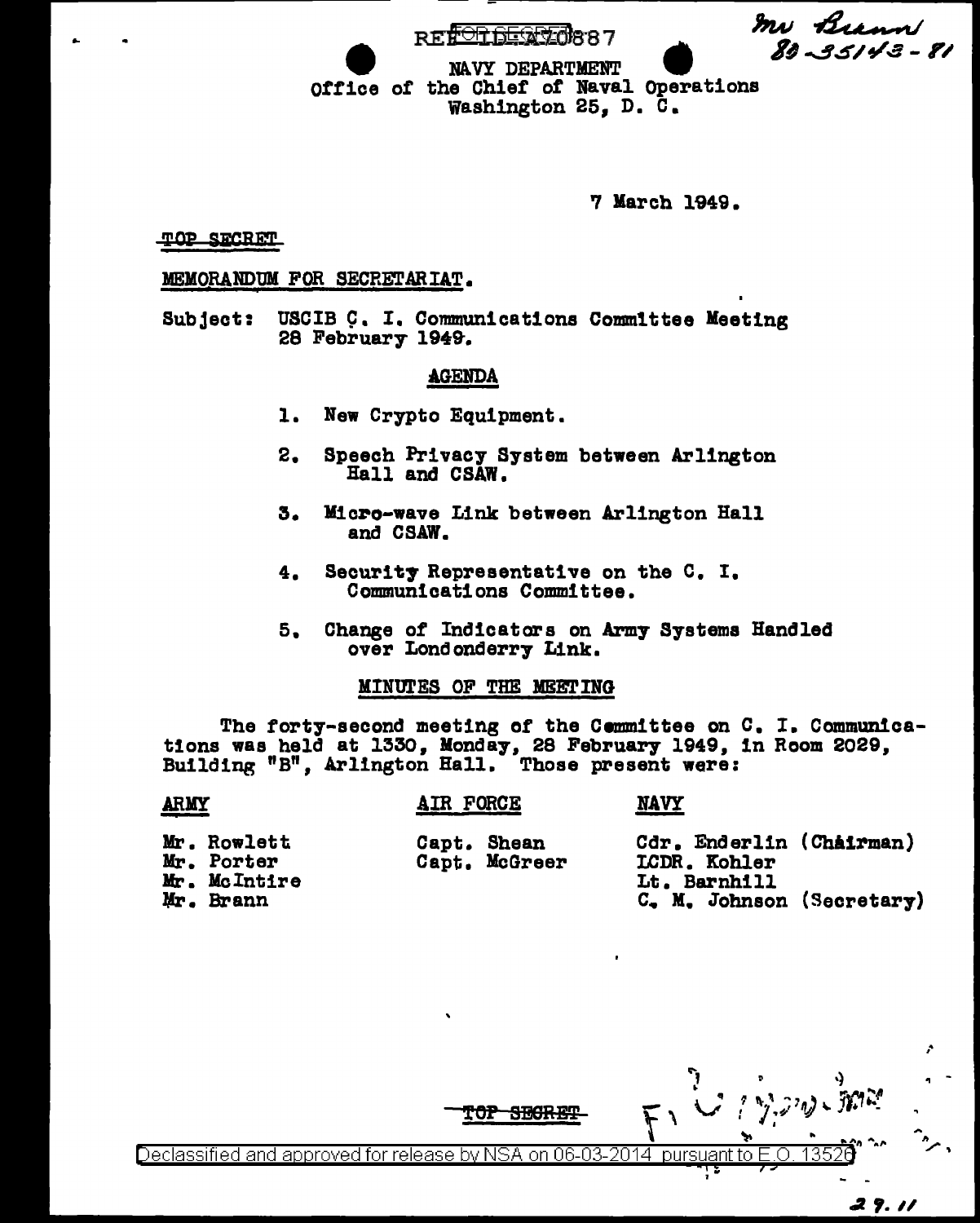

<u>TOR SECRET</u>

# RESUME OF FORTY-SECOND MEETING

# OF COMMITTEE ON C. I. COMMUNICATIONS

- I. Important items discussed at the meeting:
	- (a) New Crypto Equipment.
	- (b) Speech Privacy System Between Arlington Rail and CSAW.
	- (c) Micro-wave Link between Arlington Hall and CSAW.
	- (d) Security Representative on the C;I. Commun1cat1ons Committee.
	- (e) Change of Indicaters on Army Systems Handled over Londonderry Link.
- II. Important items to be discussed at the next meeting:
	- (a) New Crypto Equipment.
	- (b) Micro-wave Link between Arlington Hall and CSAW.

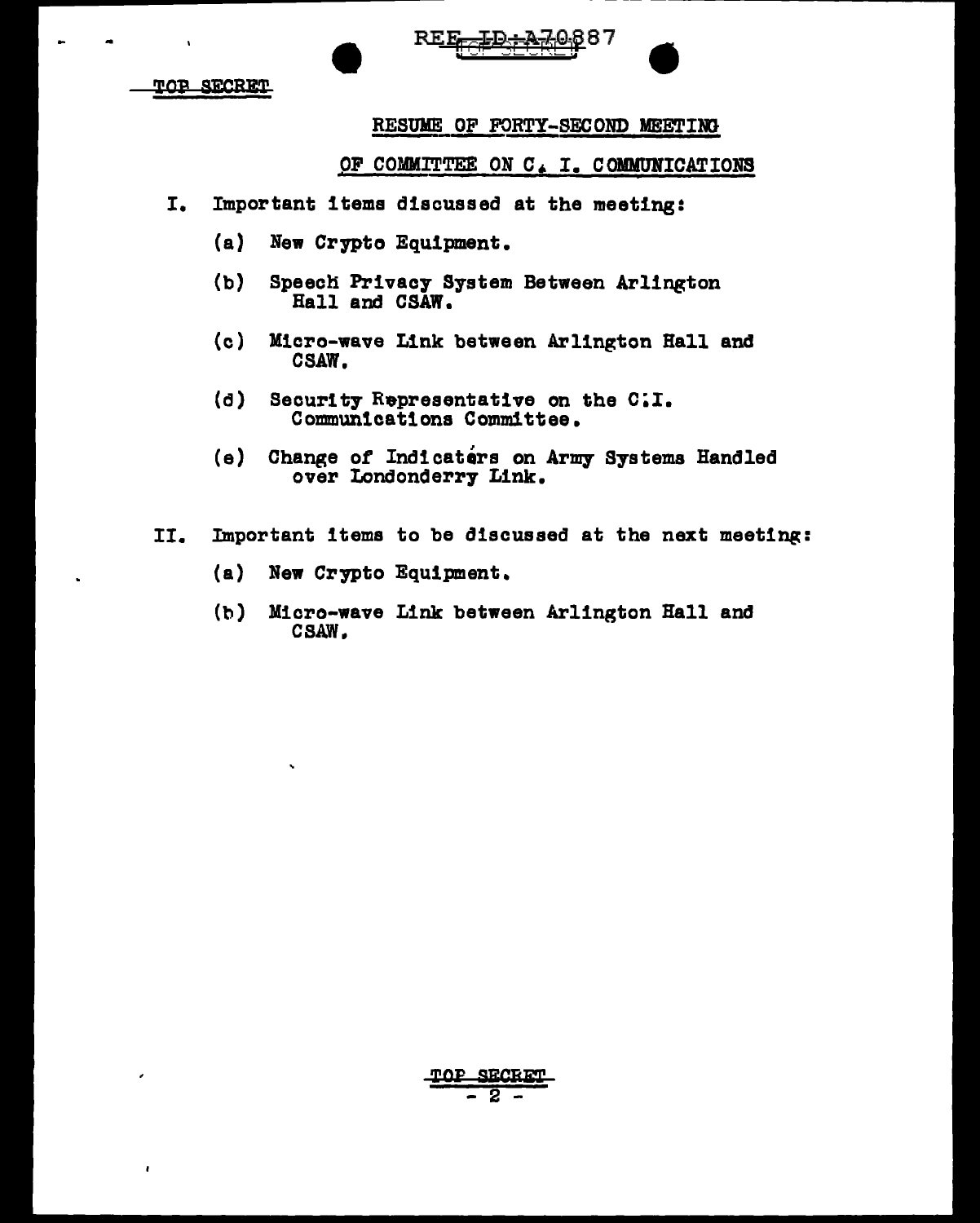TOP SECRET

I. New Crypto Equipment.

(a) Cdr. Enderlin said that it was expected the first 2 CSP-3300's would be completed next week. He pointed out the superiority of this device over the original version of the CSP-1515. The machine, the security order *ot* which is almost as high as that of S1gaba, has numerous excellent accessory features and is easily aeceasible mechanically. He stated that the Navy expected to have 100 of these machines in the next 5 months with possibly 40C more scheduled for later delivery. was agreed that Lt. Barnhill would contact 204-D to arrange for a demonstration of the Model CSP 3300 to Army and Air Force committee members.

(b) Mr-. Brann reported that dontracts had been let fer the development of a prototype of ASAM-9, which is intended primarily as a low echelon device, but which will not be restricted to that use.

II. Speech Privacy System between Arlington Hall and CSAW.

(a) Cdr. Enderlin stated that Capt. Wenger had expressed very strongly the feeling that it was desirable to have<br>communication by voice between ASA and CSAW without restricting the substance of the conversation. He asked if there was any-<br>thing available that  $\pi$ ight fulfill this reouirement. Mr. Brann said that development by ASA of ASAF-9, a light-weight ciphony device intended for communications between staff headquarters. should meet this requirement. He pointed out that ASA has been unable to process the military characteristics tor this device but that results in that direction might be expected in the next year and a half or two years.

(b) Mr. Rowlett said be did not feel the need for such a system would justify giving it a high priority. He stated the advantages of teletype for service between ASA and CSAW, namely, its low maintenance cost and the fact that it does provide a printed record.

III. Micro-wave Link between hrlinp;ton Hall and CSAW.

(a) Cdr. Enderlin asked about the establishment of a micro-wave link between  $ASA$  and CSAW in connection with the speech privacy system. He suggested that the utilization of the common power supply frequencies by the 2 avencies might be the answer to some of the problems in scrambling and descrambling processes of voice transmissions.

(b) Mr. nowlett mentioned a previous survey which had been made concerning a micro-wave link between ASA and CSAW and recommended that a subcommlttee, conaisting of Mr. Porter and Lt. Barnhill. review the findings of this survey and submit comments and recommendations to the Committee for permanent record.